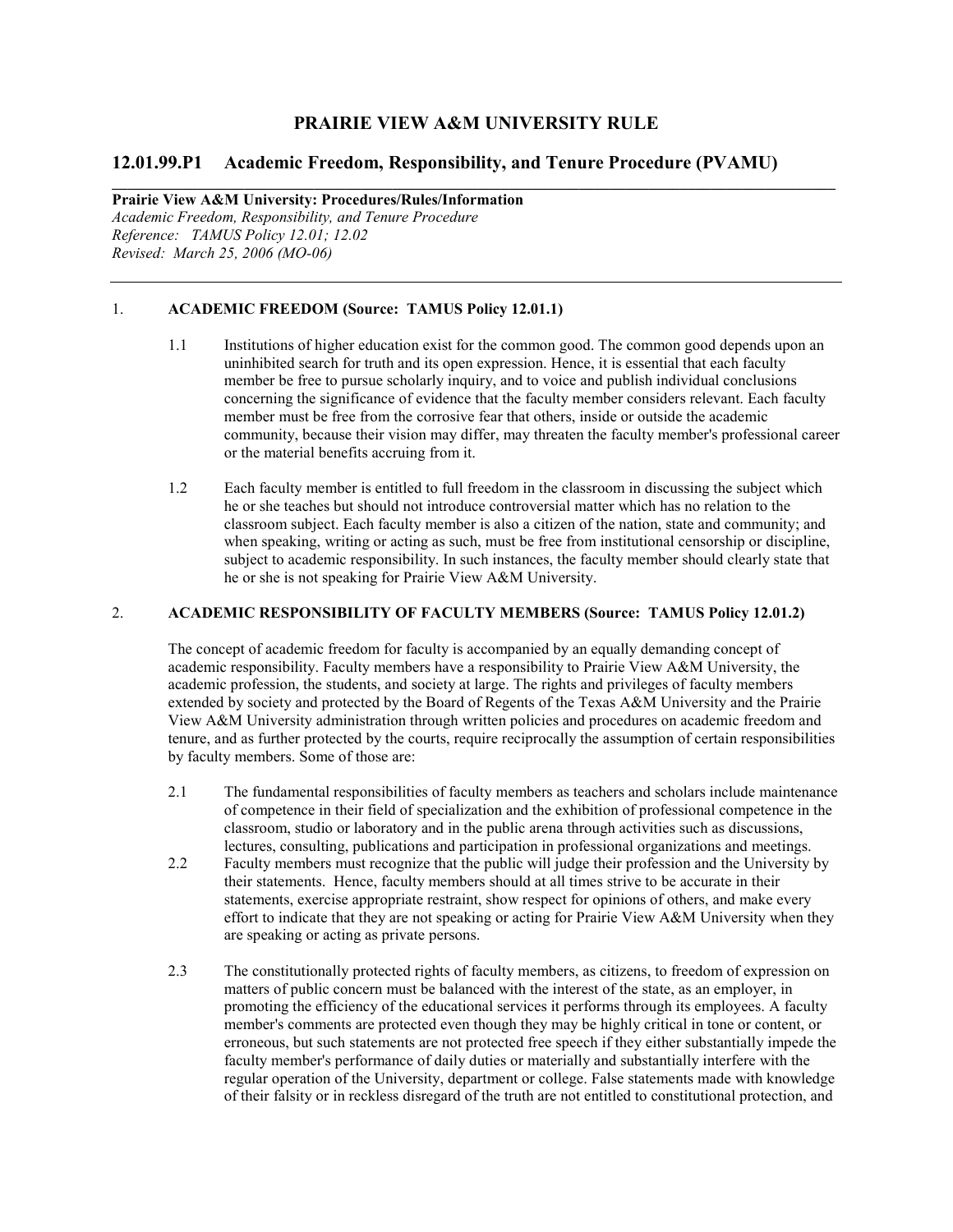public statements may be so without foundation as to call into question the fitness of the faculty member to perform his or her professional duties.

- 2.4 Faculty members should be professional in their conduct in the classroom and in relationships with students. They should maintain respect for the student and for the student's posture as a learner and should be appropriately available to students for consultation on course work.
- 2.5 Faculty members have the responsibility to provide timely and adequate notice of their intention to interrupt or terminate services to Prairie View A&M University.

### 3. WRITTEN TERMS OF EMPLOYMENT

- 3.1 The University shall provide new faculty with appointment letters stating the initial terms and conditions of employment. Any subsequent modifications or special understandings in regard to the appointment, which may be made on an annual basis, should be included in the annual contract or in a memorandum on that subject. The faculty member shall be provided a copy of the contract or memorandum. All faculty members, unless the terms and conditions of their appointment letter state otherwise, are expected to engage in teaching, scholarship, and service. Essential job functions for a position may vary depending upon the nature of the department in which the faculty member holds expertise, external funding requirements attached to the position, licensing or accreditation requirements, and other circumstances. It is therefore important that essential job functions for each faculty position be listed in the initial appointment letter. For example, all of the following that are applicable should be listed: teaching responsibilities, responsibilities for advising students, independent and/or collaborative research responsibilities, engaging in patient care, committee assignments, conditions imposed by external accrediting agencies, conditions for holding a named professorship or endowed chair, or a position that combines academic and administrative duties, and any other specific essential functions for the position in question. All appointment letters must indicate whether the appointment being offered is with tenure, tenureaccruing, or non-tenure accruing.
- 3.2 Prairie View A&M University shall notify faculty members annually, in writing, of their salary. Any other changes or additions to the appointment also shall be included.
- 3.3 Faculty members are expected to fulfill the terms and conditions of employment for the following year unless they resign prior to 30 calendar days after receiving notice of the terms.

A faculty member is defined as a full or part-time employee whose primary function is to deliver instruction and to conduct research and provide service as specified in the employment contract. The title of faculty whether regular or adjunct, to include visiting and other non-tenure track appointments, may be, lecturer, instructor, assistant professor, associate professor, professor, distinguished professor, or endowed professor. Regular faculty are tenure track and tenured faculty. Temporary faculty are full or part-time non-tenured track faculty to include visiting and adjunct faculty. Adjunct faculty are typically persons who are employed full-time at other institutions or agencies but who have established a relationship with the University that entails some teaching. The relationship could also involve mentoring, advising, consulting, research, collaboration, or other roles approved by the President and CEO.

Faculty considered eligible for tenure are to be full-time tenure track, probationary faculty or faculties, who, upon initial employment, are recommended to the Board of Regents by the President and CEO following receipt of a recommendation from the Provost and Senior Vice President for Academic and Student Affairs who have received a recommendation from the head of the employing department and the dean of the college. No commitments of intent to award tenure will be made until credentials have been received and examined. Letters of recommendation from external professionals in the discipline may be required.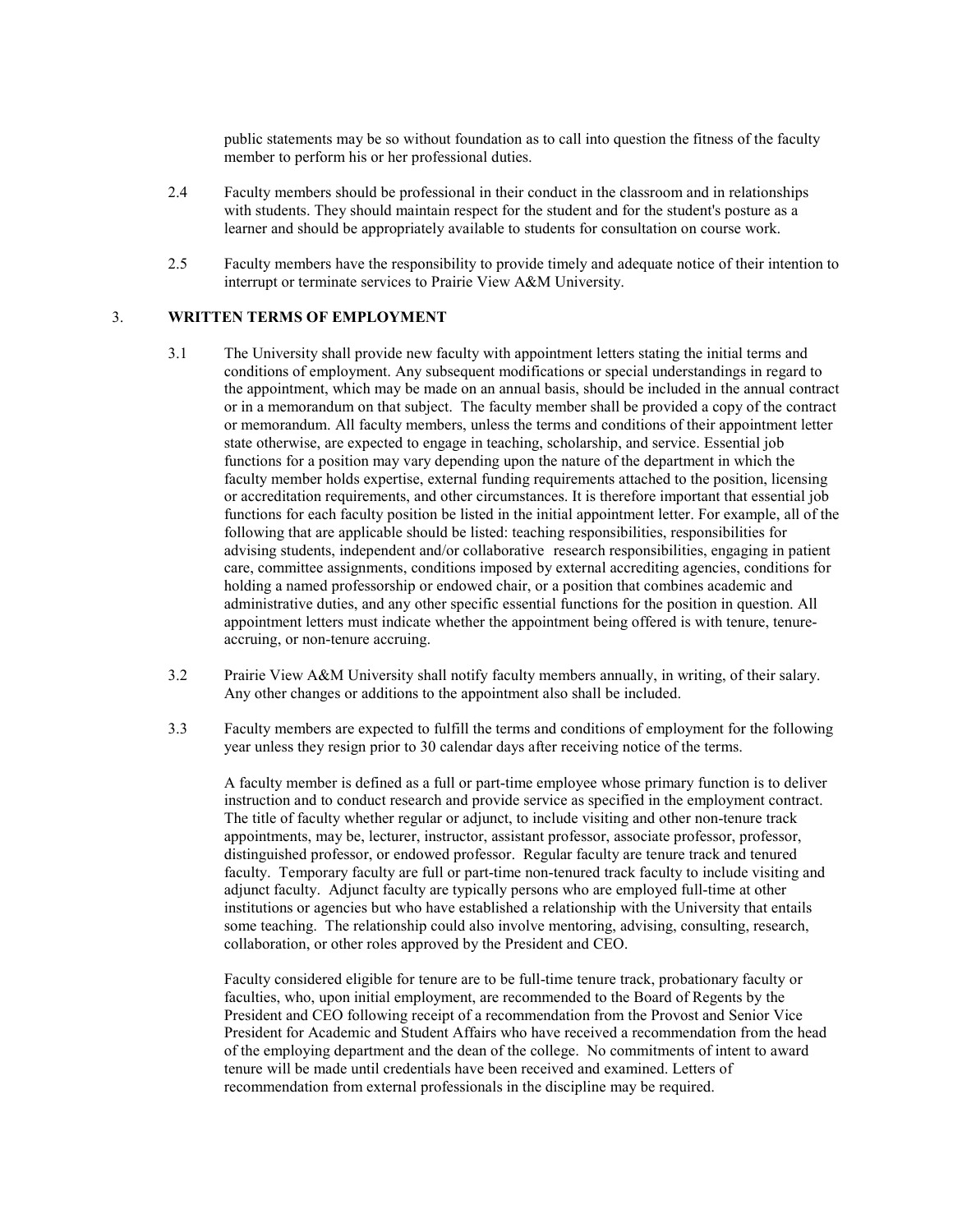Employees who are in non-tenure accruing faculty positions such as part-time or full-time nontenure track (visiting, adjunct) shall not be eligible for tenure regardless of rank.

Research scientists, librarians, and administrative personnel may be awarded faculty rank if they are expected to teach, conduct research, and provide service with credentials suitable for faculty appointments may be appointed to tenure accruing positions. The terms and conditions of any dual role shall be clearly outlined in the letter of appointment or contract.

Faculty holding appointments in two or more departments shall have one department designated as "home" for tenure accruing purposes at the time of employment and shall have at locum in that department. Its' head shall coordinate the annual performance evaluation and tenure review process with the head of any other department in which the faculty member is serving.

# 4. TEURE POLICY

Tenure means the entitlement of faculty members to continue in their academic positions unless dismissed for good cause. Tenured faculty who remain in good standing shall continue to enjoy those privileges customarily associated with tenure, including an expectation of continuing employment, appropriate compensation, a suitable office and workspace, serving as a principal investigator and conducting research, teaching classes, participating in faculty governance, and representing oneself as a tenured faculty member at Prairie View A&M University. However, tenure shall not be construed as creating a property interest in any attributes of the faculty position beyond the faculty member's regular annual salary. Faculty tenure at Prairie View A&M University is designed to be an open and fair procedure. Following are the components of the tenure procedure at Prairie View A&M University:

4.1 Beginning with appointment to a tenure-track position, the probationary period for a faculty member shall not exceed seven years. This period may include credit for a maximum of three years of tenure track service at Prairie View A&M University the normal maximum of seven years; however, any credit for prior service included within the seven-year probationary period shall be agreed upon in writing at the time of employment.

At Prairie View A&M University, the probationary period shall in every instance begin September 1 of the employee's first year of employment. Semesters and summer terms worked preceeding September 1 of the first year of employment shall not be credited as part of the official probationary period. A faculty member who has held tenure at a previous institution may receive credit for prior tenure accruing service. Credit for prior service included within the seven-year probationary period shall be included in the offer of employment. Tenure is granted only by the affirmative action of the Board of Regents upon recommendation of the President and CEO of Prairie View A&M University. At the conclusion of the probationary period, unless appropriately informed otherwise, the faculty member shall not have tenure. Prior to the beginning of the last year of the probationary period, the faculty member who has not received notice of a decision relating to receipt of tenure should make a written request for such a decision from the administration, and the administration should promptly respond. If the decision is not to award tenure, the faculty member is entitled to serve for one additional contract year following the term or semester in which the notice is received.

At Prairie View A&M University, the extension of the probationary period beyond the seven years shall be based upon extraordinary circumstances that would reasonably impede to a substantial extent the probationary faculty member's performance in a tenure track position. Such circumstances may include, but not be limited to, serious illness of the employee or of the employee's family member for whom the employee is primary care giver; approved institutional changes or special assignments affecting to a material and substantial extent the faculty member's responsibilities; loss of research or other resources due to fire, flood or other event beyond the faculty member's control; or other circumstances that the President and CEO determines as those that warrant extension of the probationary period. Extensions will normally be for one year but may be granted for two years if circumstances necessitate and approval is granted by the President and CEO upon a recommendation of the Dean and the Provost It is the responsibility of the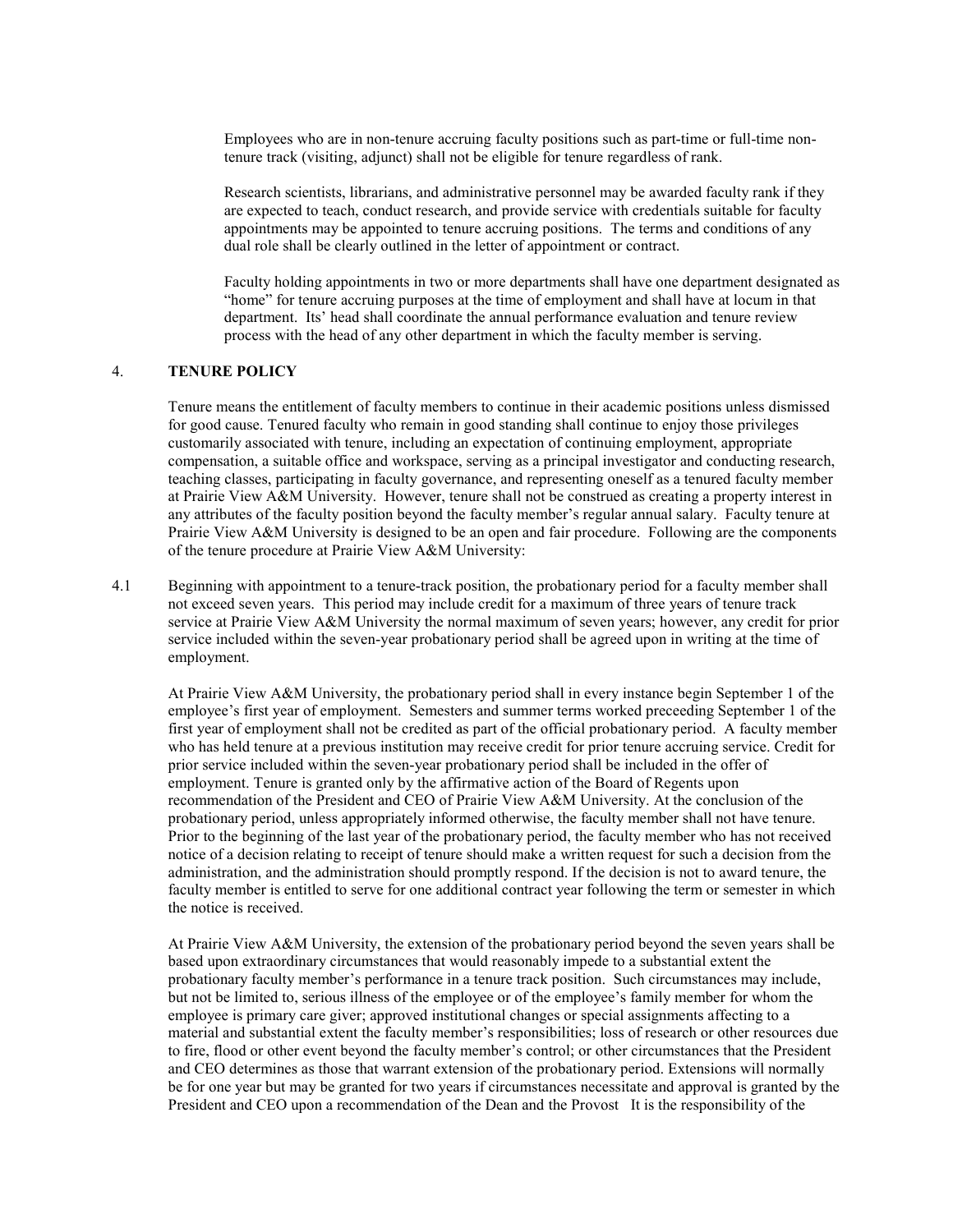faculty member to initiate in writing a request for extension of the probationary period. The request, including supporting documentation, should be made as soon as it becomes evident that the faculty member is facing circumstances to which the "stop the clock" provision applies. Should the faculty member be unable to initiate such a request, his or her immediate supervisor, usually the Department Head, should initiate the request and submit it to the Dean who must present his or her recommendation to the Provost and Senior Vice President for Academic and Student Affairs. The final determination of whether an extension may be granted shall be made by the President and CEO.

4.2. See Section 4.2 of Tenure Policy in TAMUS Policy 12.01 Revised May 25, 2006 (MO-06).

Notice of nonreappointment, or of intention not to reappoint a faculty member, should be given in writing in accord with the following standards:

- (1) not later than March 1 of the first academic year of probationary service, if the appointment expires at the end of that year, or, if a one-year appointment terminates during an academic year, at lease three months in advance of its termination;
- (2) Not later than December 15 of the second year of probationary service, if the appointment expires at the end of that year, or, if an initial two-year appointment terminated during an academic year, at least six months in advance of its termination; and
- (3) At least twelve months before the expiration of a probationary appointment after two or more years in the institution.
- 4.3. See Section 4.3 of Tenure Policy in TAMUS Policy 12.01.

Good cause for dismissal of a faculty member with tenure will relate directly and substantially to the performance of professional duties, and may include, but shall not be limited to, the following:

- (1) professional incompetence;
- (2) continuing or repeated failure to perform duties or meet responsibilities to the University or to students or associates;
- (3) failure to successfully complete a post tenure review professional development program;
- (4) moral turpitude adversely affecting the performance of duties or the meeting of responsibilities to the University, or to students or associates;
- (5) violation of System Policies, System Regulations, university, or health science center rules, or laws substantially related to performance of faculty duties;
- (6) conviction of a crime substantially related to the fitness of a faculty member to engage in teaching, research, service/outreach, and/or administration;
- (7) unprofessional conduct adversely affecting to a material and substantial degree the performance of duties or the meeting of responsibilities to the University, or to students or associates;
- (8) falsification of academic credentials;
- (9) bona fide financial exigency or the phasing out of institutional programs requiring reduction of faculty (see Paragraph 8, below); or
- (10) the reduction or discontinuance of institutional programs based on educational considerations and requiring the termination of faculty members (see Section 8,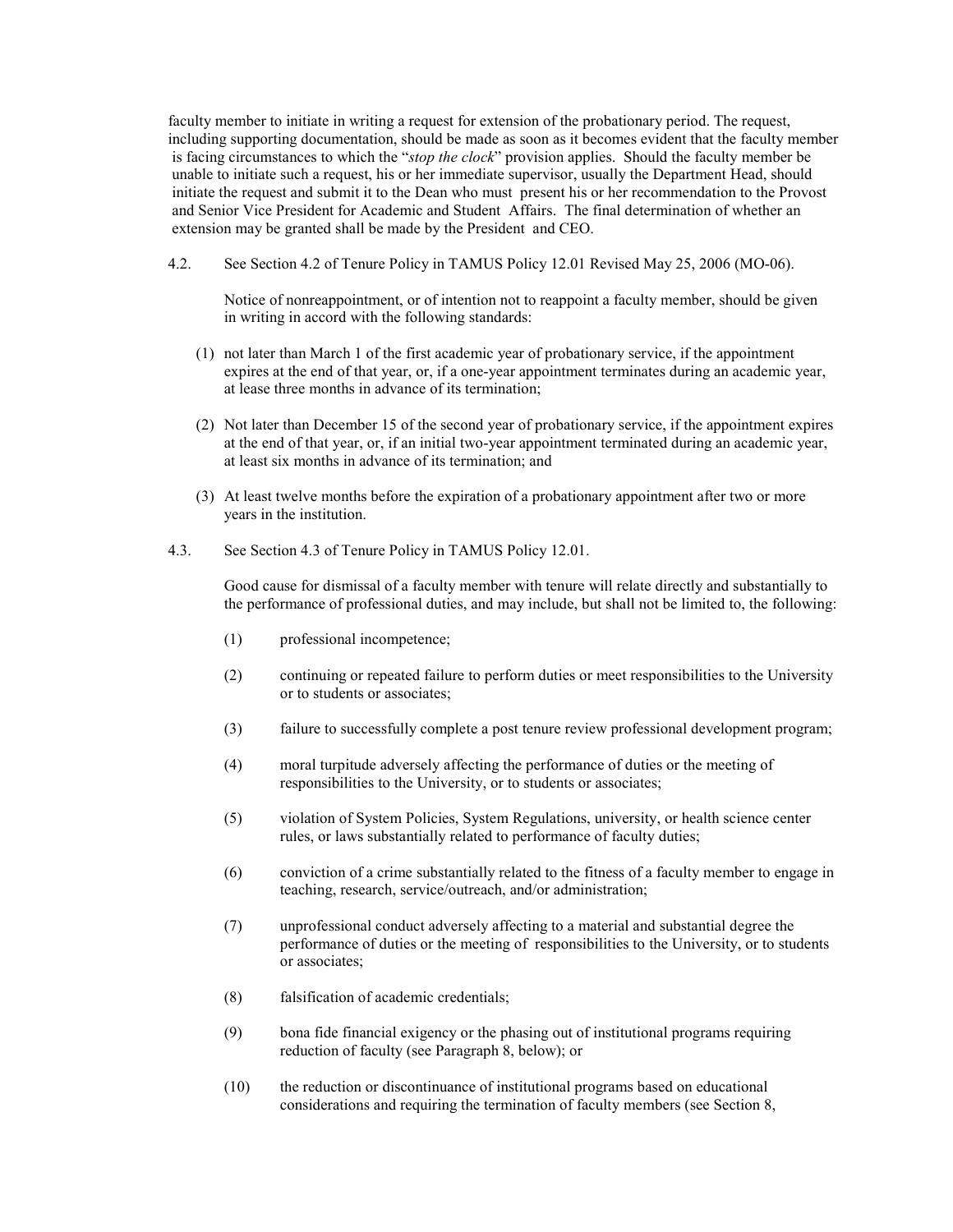### Dismissal for Cause).

4.4. See Section 4.4 of Tenure Policy in TAMUS Policy 12.01.

 A faculty member with tenure shall not be dismissed until he or she has received reasonable notice of the cause for dismissal and, except as specified in Section 8 and in the suspension provision in Section 5 of this policy, only after an opportunity for a hearing pursuant to procedures established in accordance with Sections 5 and 8.

- 4.5. Tenure and Promotion
	- (1) Normally tenure-track faculty will enter a tenure accruing appointment as assistant professor but a faculty member at the rank of instructor may be appointed to a tenure track position.
	- (2) Faculty at the assistant professor rank shall be eligible for promotion to associate professor if the faculty is viewed as eligible for tenure. Faculty who are candidates for tenure and are at the rank of associate professor must meet the qualifications for full professor if they are to be promoted to that rank at the time tenure is awarded.
	- (3) Academic unit's guidelines for tenure and promotion shall include contributions associated with acquisitions of patents, creation of major works of art, discovery of new treatments, engaging students substantially in service learning that is linked to course content, and other productivity that unquestionably raises the status of the discipline and/or the University.
- 4.6. Documentation for the Tenure Review

 The "Faculty Portfolio Organization and Contents" is the standard guide to be used by all faculty who apply for tenure, promotion, or post-tenure review. Standard profile data to be included on the first page of the resume will be provided by the Department Head. Binders are to be limited to a minimum of three inches. Those that exceed this limit will be returned to the faculty member by the department head who will give the faculty member three to five days to make adjustments. Copies are available in the Office for Academic and Student Affairs as well as in offices of the department heads, division heads and deans.

- 4.7 The Review Schedule
	- (1) Assessment of a candidate for tenure upon initial appointment will take place during the candidate review process. Tenure status in previous positions held in colleges and universities and unique attributes with potential to strengthen the employing academic unit will be important contributions. The Department/Division Head; the Dean; and the Provost and Senior Vice President for Academic and Student Affairs shall make a recommendation to the President and CEO who will make the final decisions as to whether to recommend to the Board of Regents that the candidate for employment be awarded tenure at its next regular meeting.
	- (2) Tenure track (probationary) faculty members serving in their sixth year of continuous service and who are not serving under a terminal contract, must undergo peer review and evaluation for tenure in accordance with procedures described herein. Deans are required to ensure that tenure track faculty are informed each year during their Annual Performance Evaluation of how many annual evaluation cycles remain before they must prepare the tenure and promotion portfolio for review by their peers and supervisors. The binder must be limited to a minimum of three inches. Failure of the dean to fulfill this requirement does not lessen the faculty member's responsibility to submit a portfolio by October 30 of the review year. Tenure is not awarded as a result of the department head or dean's omission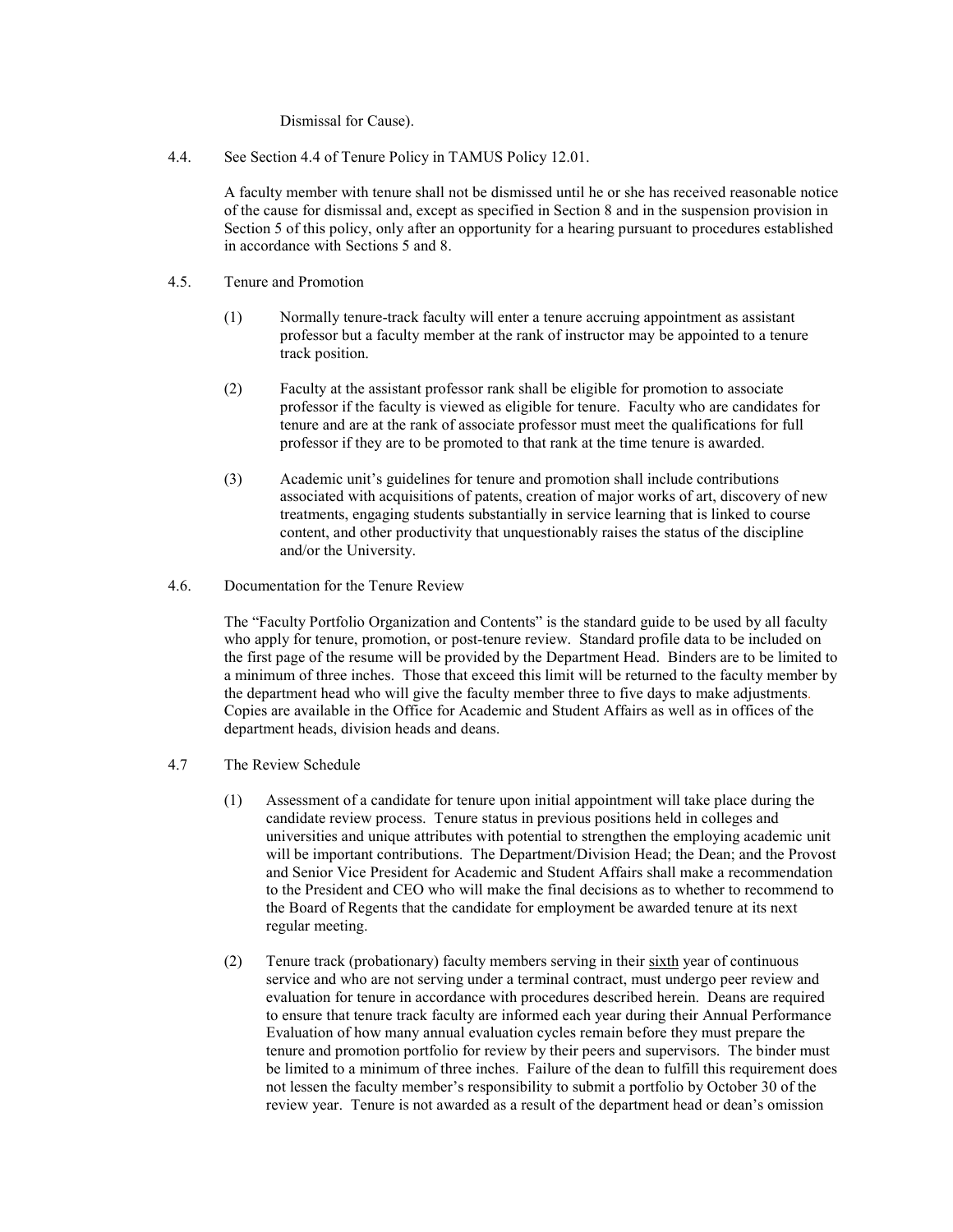of the reminder notice.

Tenure track (probationary) faculty members may undergo promotion and tenure review prior to the sixth year. Upon receipt of the request, the Department Head will conduct a preliminary assessment of the individual's readiness to undergo the review and meet with the faculty member. An individual who decides to proceed with the request for early review shall prepare a portfolio and submit it to the Department Head or Dean by October 30 of the review year.

An individual who is unsuccessful in early promotion and tenure application process will not be negatively impacted but will not be reviewed again until the scheduled sixth year mandatory review or until the mandatory review year cited in the conditions of employment included in his or her offer letter.

A tenure track faculty member who wishes to relinquish tenure track status and become a non-tenure track, temporary faculty member must notify the department head and dean of this desire at least two years before the mandatory review is scheduled to take place.

4.8. The Tenure Review Process

## (1) Departmental/Division Tenure and Promotion Advisory Committee

 In schools and colleges comprised of departments and/or divisions, the regular full-time tenured faculty shall elect three to five tenured faculty members to serve on the Departmental/Division Tenure and Promotion Advisory Committee (DTPAC). The committee members shall elect a chair and notify the department head and dean of the action. In those instances where there is an insufficient number of tenured full-time faculty to support a faculty election, the Department Head and Dean shall jointly identify qualified faculty in related areas within the University to serve on the review committee. (See TAMUS Policy 07.01). Candidates for service on the DTPAC should not be selected if their service would create a conflict or appearance of conflict as described in the TAMUS ethics policy 07.01. A lottery system may be used to select three to five persons to serve on the Tenure and Promotion Advisory Committee (DTPAC). Transcripts, resumes' and other documentation of academic qualifications must be made available to the Dean and Department Head before the external faculty member may be invited to serve on the DTPAC. During the review process, a candidate for tenure and promotion may be interviewed by the DTPAC. Additionally, a candidate for tenure and/or promotion may review all items in their own tenure file upon request. All tenure and promotion recommendations must be made and submitted to the Department/Division Head (Dean if school or college not departmentalized) by November 30. All members of the DTPAC must be present to conduct business. All members must sign the DTPAC's recommendation, but may register a minority opinion. All review materials and deliberations must be treated as confidential. In the final recommendations, votes of individual members of the DTPAC should not be shown by name. Instead, the total voting "yes" and the total voting "no" should be recorded. All members are to sign the final report affirming their participation in the review process as members of the committee.

#### (2) Division/Department Head's Review

The Division/Department Head shall review the Departmental Tenure and Promotion Advisory Committee's recommendations and shall review the same materials submitted to the committee along with any other relevant material from the department's personnel files. The Division/Department Head may interview the candidate for tenure. Copies of relevant materials considered by the Department Head shall be assembled and appended to the faculty member's original portfolio, along with the Department Head's letter which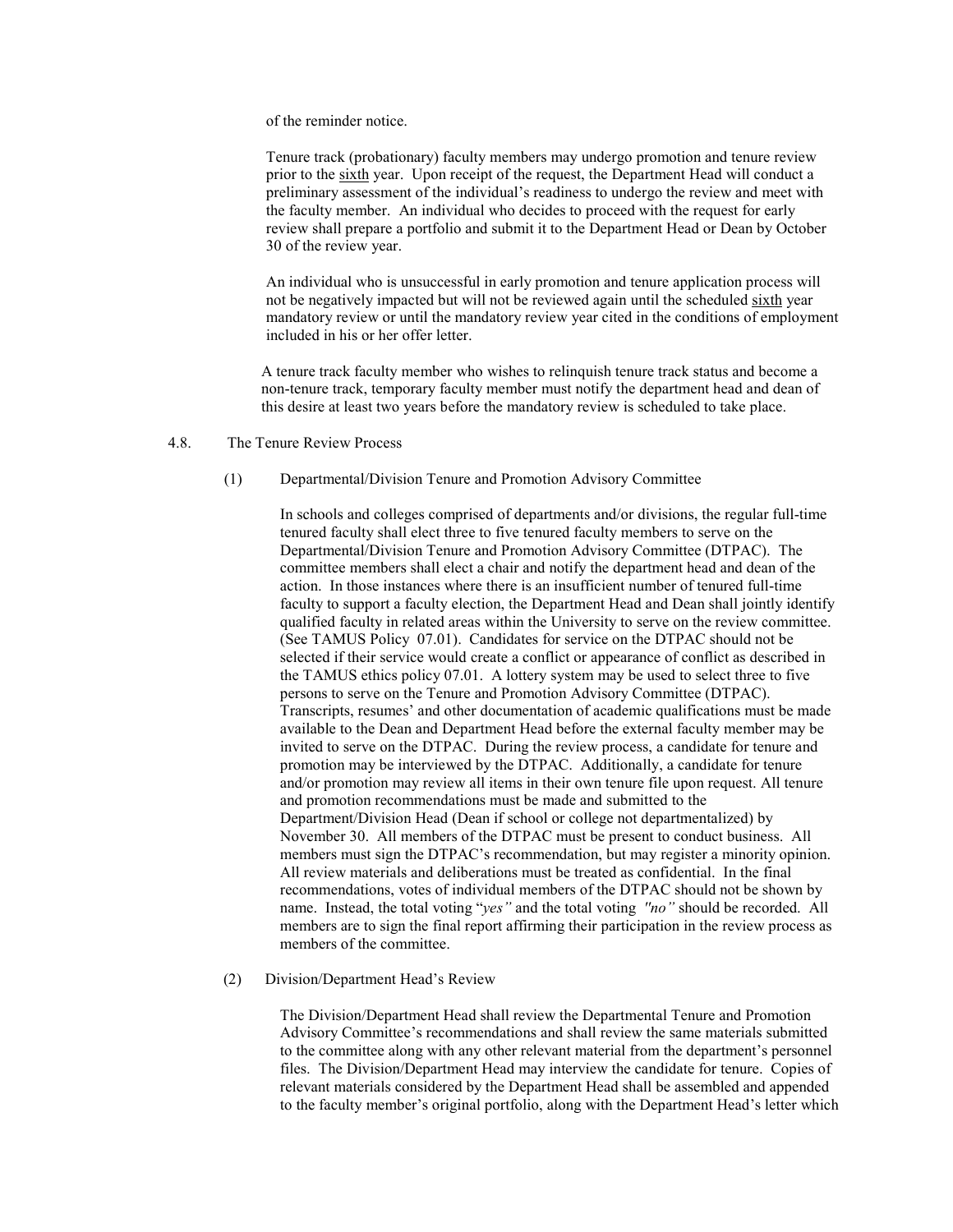shall include his or her recommendation and justification. The Department Head shall assemble and submit the packet to the Dean by December 15.

(3) The School/College Level Review and Recommendation

A School/College Tenure and Promotion Advisory Committee (SCTPAC), consisting of three (3) to five (5) tenured full-time faculty members shall be appointed by the Dean. Each member of the SCTPAC and the Dean shall separately review the requirements for tenure and promotion and review the portfolio submitted by each person being reviewed. The SCTPAC's recommendations should be submitted to the dean by January 15 in order for the dean to complete his or her review and submit recommendations to the Provost and Senior Vice President for Academic and Student Affairs by February 1.

(4) The Dean's Review

The Dean shall review the faculty portfolio and other materials in the faculty member's personnel file. The Dean may interview the candidate for tenure and/or promotion. Copies of all relevant materials, including the recommendations and rationale for recommendation of the DTPAC, Department Head, the SCTPAC and the Dean, shall be appended to each candidate's portfolio.

The Dean shall meet with the Department Head/Division Head to review the recommendations he/she proposes to transmit by February 1 to the Provost and Senior Vice President for Academic and Student Affairs. When the Dean and the Department/Division Head differ in their recommendations, both should again examine the respective committee's recommendations (DTPAC and SCTPAC) and, where appropriate confer with the respective committee chairs. For additional information or clarification the faculty candidate for tenure and promotion may be called into conference with the Department/Division Head and the Dean.

(5) The Executive Level Review and Recommendation

The faculty member's portfolio and the full set of recommendations from each successive level shall be reviewed by the President and CEO, Provost and Senior Vice President for Academic and Student Affairs, the Vice President for Research and the candidate's Dean. These persons shall comprise the Executive Level Review Team. The President and CEO's decision will be final. The Provost and Senior Vice President for Academic and Student Affairs will notify each dean of the recommendations the President and CEO will make to the Chancellor on promotions and to the Board of Regents on tenure. Deans of candidates not being recommended will be notified in person and by certified mail. Deans will meet with each successful and unsuccessful candidate. Persons who were early applicants for tenure or who sought a promotion in rank and were denied will be provided guidance on teaching, research, and service performance expectations necessary to improve their chances of being successful in a subsequent review.

 Following the meeting of the Board of Regents, at which tenure and promotion awards are made, the President and CEO shall notify the Provost and Senior Vice President for Academic and Student Affairs who shall notify the Dean of the Board action so that each faculty member awarded tenure and/or promotion shall be notified in writing by the President and CEO as well as by the Dean of the school or college.

(6) Procedure for Review and Appeal

See Section 7, Nonrenewal of Nontenured Faculty at End of Term Contract.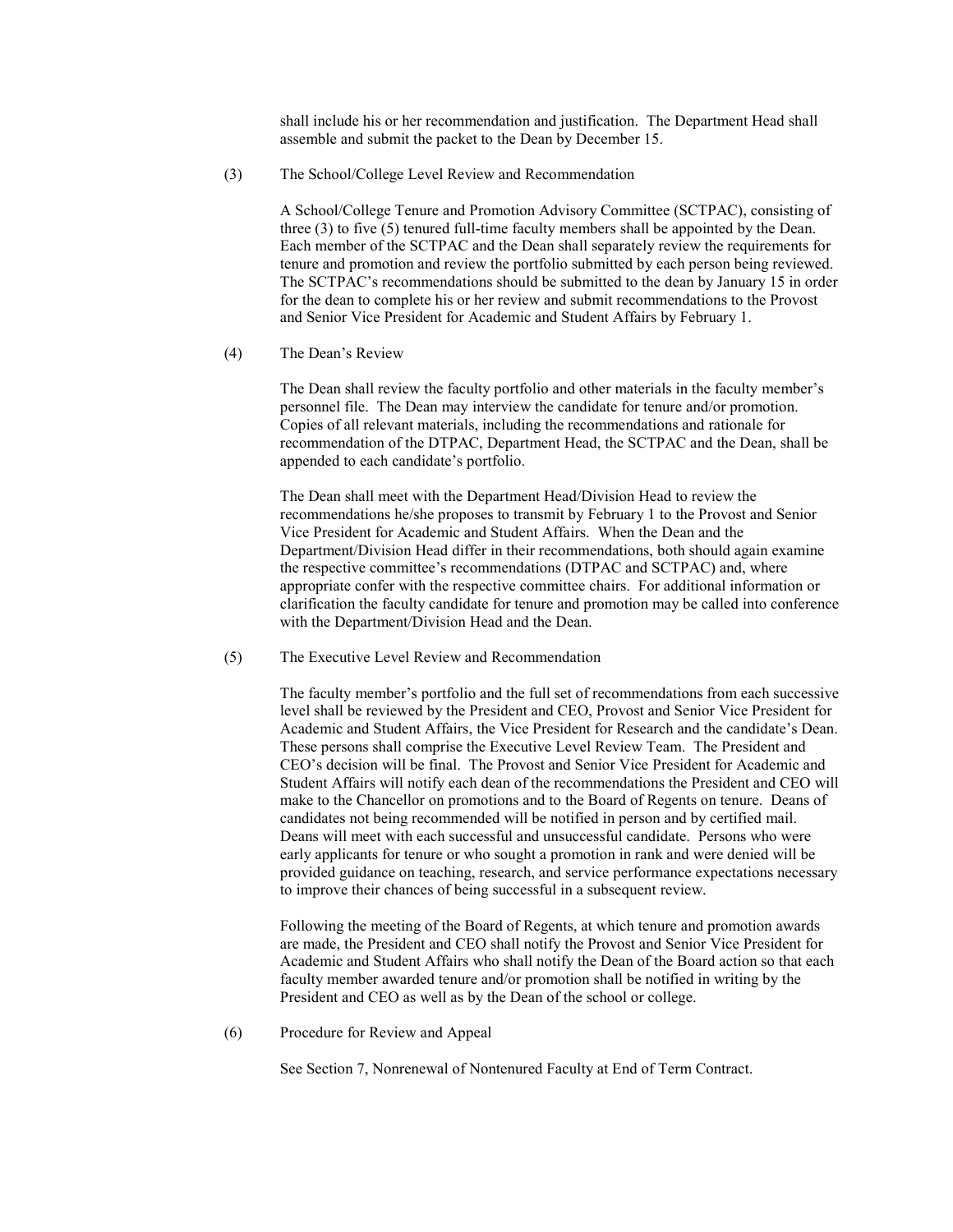#### (7) Mid-Point Cumulative Review

Prior to October 1 of the fourth year of tenure track (probationary) service, the Division/Department Head, Dean, and a tenured senior faculty member from within the unit or from a related academic unit are to review the tenure track faculty member's past three years of performance in teaching, research, and service in accordance with the role expectations set for the faculty member. Areas of strength and weakness should be identified. Reasonable resources required to support any needed improvement (e.g. computer, short-term course load reduction, adjustments in department/division responsibilities) should be committed. No promises or general assurances of the eventual outcome of the tenure track faculty member's bid for tenure are to be made. The purpose of the mid-point assessment conference is to assist the faculty member in improving performance and increasing effectiveness as a contributor to the academic unit. The midpoint assessment does not replace or supercede the annual performance review. It is an amplification of the performance review process designed to assist the tenure track faculty member in the pursuit of tenure.

(8) Peer Review of Teaching

Visits to classrooms, reviews of on-line courses, conferences on instructional philosophy and strategies to produce positive learning outcomes are expected of a peer driven profession. Tenure track faculty are to be monitored and assisted by tenured faculty and by the department head and the dean.

(9) Required Letters of Support

Faculty who are candidates for promotion to full professor must have three to four letters from faculty persons at other colleges, universities, research institutes, agencies or other entities where there is knowledge of the candidate's qualifications for promotion to full professor based upon affiliations with research, professional associations, accreditation initiatives, public service projects, review panels, or other components of one's academic career.

# 5. ADMIISTRATIVE LEAVE

Faculty members may be placed on administrative leave with pay by the faculty member's Dean, with the concurrence of the Provost and Senior Vice President for Academic and Student Affairs pending an investigation into matters pertaining to the faculty member's job performance, including but not limited to, fiscal matters and improper conduct in teaching, research, or service. Notification shall be given in writing and shall include the reasons for placing the faculty member on administrative leave with pay and the terms of the leave. A faculty member placed on administrative leave with pay may appeal the decision to the Provost and Senior Vice President for Academic and Student Affairs by submitting an appeal in writing. The Provost may appoint a full-time tenured faculty member to assist in the appeal. Appeals may be referred to the Director of Human Resources if the allegations underlying the investigation relate to those to whom investigation has been delegated to the Director of Human Resources (e.g., Title IX, etc.). The investigation process is not stayed by an appeal. The appeal should be completed within five (5) business days of the receipt of the appeal. This provision is distinct from suspension during the pendency of termination proceedings. Placing a faculty member on administrative leave with pay is justified to aid in an investigation or if the welfare of the faculty member or that of students, colleagues or other institutional employees is threatened by continuance, or if the continued presence of the faculty member would be disruptive of the regular operations of the University, school, college, or department. During the leave period, the faculty member shall not be disallowed from appearing on campus or at off-campus locations for the purpose of using facilities such as the library, computing laboratory, research laboratory, unless granting access would place the faculty member or his/her colleagues, students, or staff at risk. A tenured faculty member who has been placed on administrative leave with pay shall be entitled to his or her regular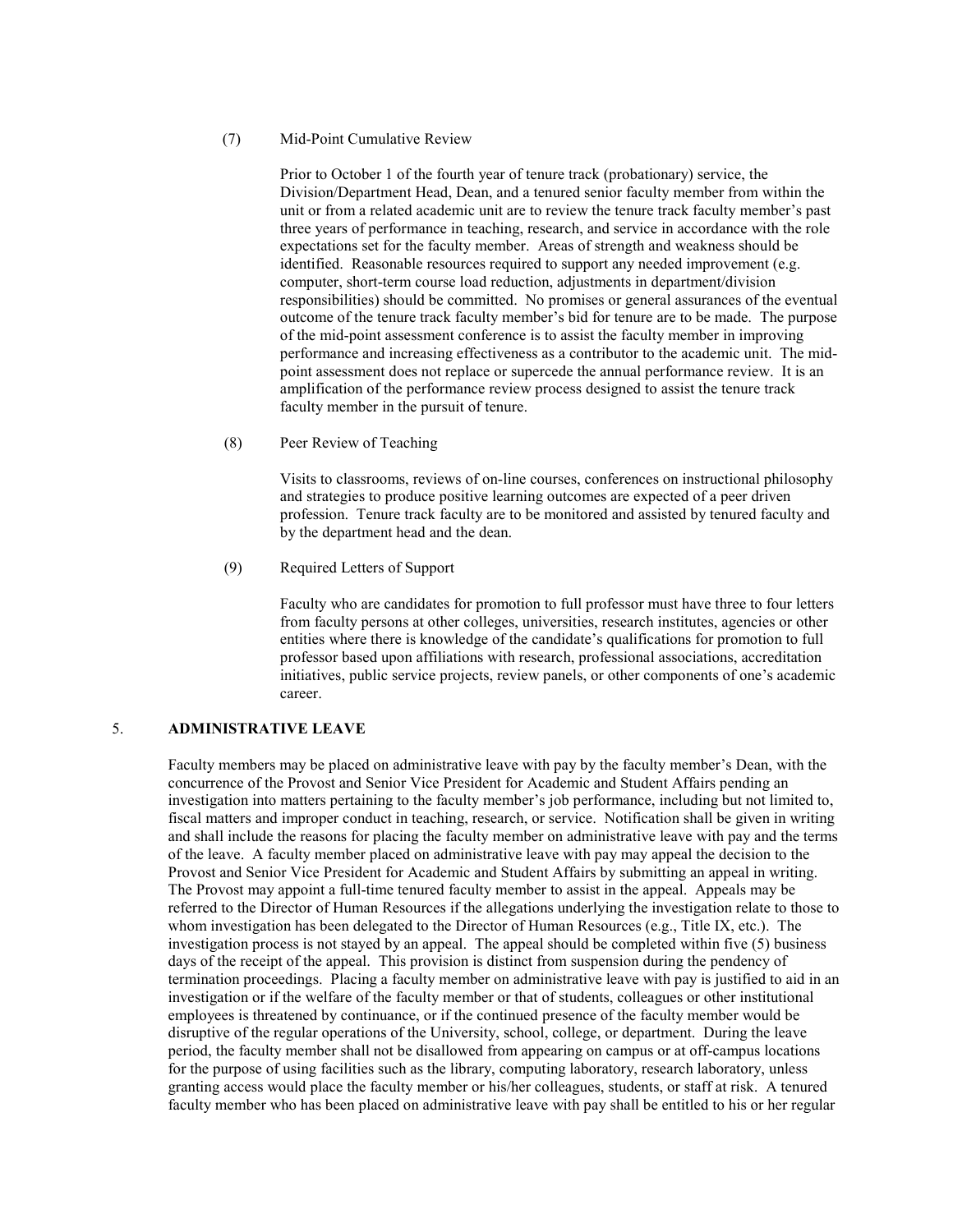annual salary.

# 6. DISMISSALS FOR CAUSE FOR FACULTY WITH TENURE OR UNEXPIRED TERMS

The procedures below shall apply only to a faculty member who has tenure or whose term appointment has not expired at the time of dismissal.

- 6.1 A bona fide effort to achieve a satisfactory outcome shall be made by the Department/Division Head, dean or other appropriate administrative official. The Director of Human Resources may be asked to provide guidance during the review including facilitating any nonbinding alternative dispute resolutions.
- 6.2 Should the administrative review fail to achieve a satisfactory resolution and should the difficulties be considered by the administration to be serious enough to warrant dismissal, the faculty member will be afforded the opportunity for a hearing that meets the requirements set forth in Section 7.2, below.
- 6.3 Unless a faculty member is summarily dismissed, as set forth in Section 8.1 below, he or she may be reassigned or suspended during the pendency of termination proceedings; however, suspension of the faculty member is justified only if the welfare of the faculty member or that of students, colleagues or other institutional employees is threatened by continuance, or if the continued presence of the faculty member would be materially and substantially disruptive of the regular operations of the institution. Any such suspension should be with pay and with appropriate provisions for useful duties wherever possible.
- 6.4 In any of these proceedings the faculty member and the administration shall have the right to representation.

# 7. NONRENEWAL OF NONTENURED FACULTY AT END OF TERM CONTRACT

Procedures in cases of nonrenewal of nontenured tenure track faculty members at the end of any term contract (other than a one-year only contract which has not been renewed) shall have the following components:

- 7.1 The University is not required to give a nontenured faculty member a reason for a decision not to reappoint for another contract term or to provide a hearing. Faculty members are entitled under Texas law to see their personnel files and to obtain a copy of the information in these files at their own expense.
- 7.2 A nontenured faculty member who wishes to file a grievance over nonrenewal of his or her employment should initiate the process by meeting with his or her immediate supervisor, generally the Department or Division Head presently the concern first at that level and then presenting it to the Dean if necessary in writing within twenty (20) business days of receipt of the non-renewal notice.
- 7.3 A non-tenured faculty member who is not renewed including those whose terms of employment will end or following denial of tenure and who claims that the termination was based upon an (a) illegal reason (defined as a religion, creed, color, or disability unrelated to the performance of duties; (b) or ,made in retaliation for the faculty member's exercise of Protected First Amendment Rights) or for (c) inadequate consideration of the faculty member's record of professional achievement may file a written appeal within twenty (20) business days of receipt of the nonrenewal notice. Appeals based upon reasons (a) and/or (b) will be sent to the Equal Employment Opportunity Officer (EEOC) for review. The results of the EEOC officer's review will be provided to the Provost and Senior Vice President for Academic and Student Affairs who depending upon the EEOC report may take action.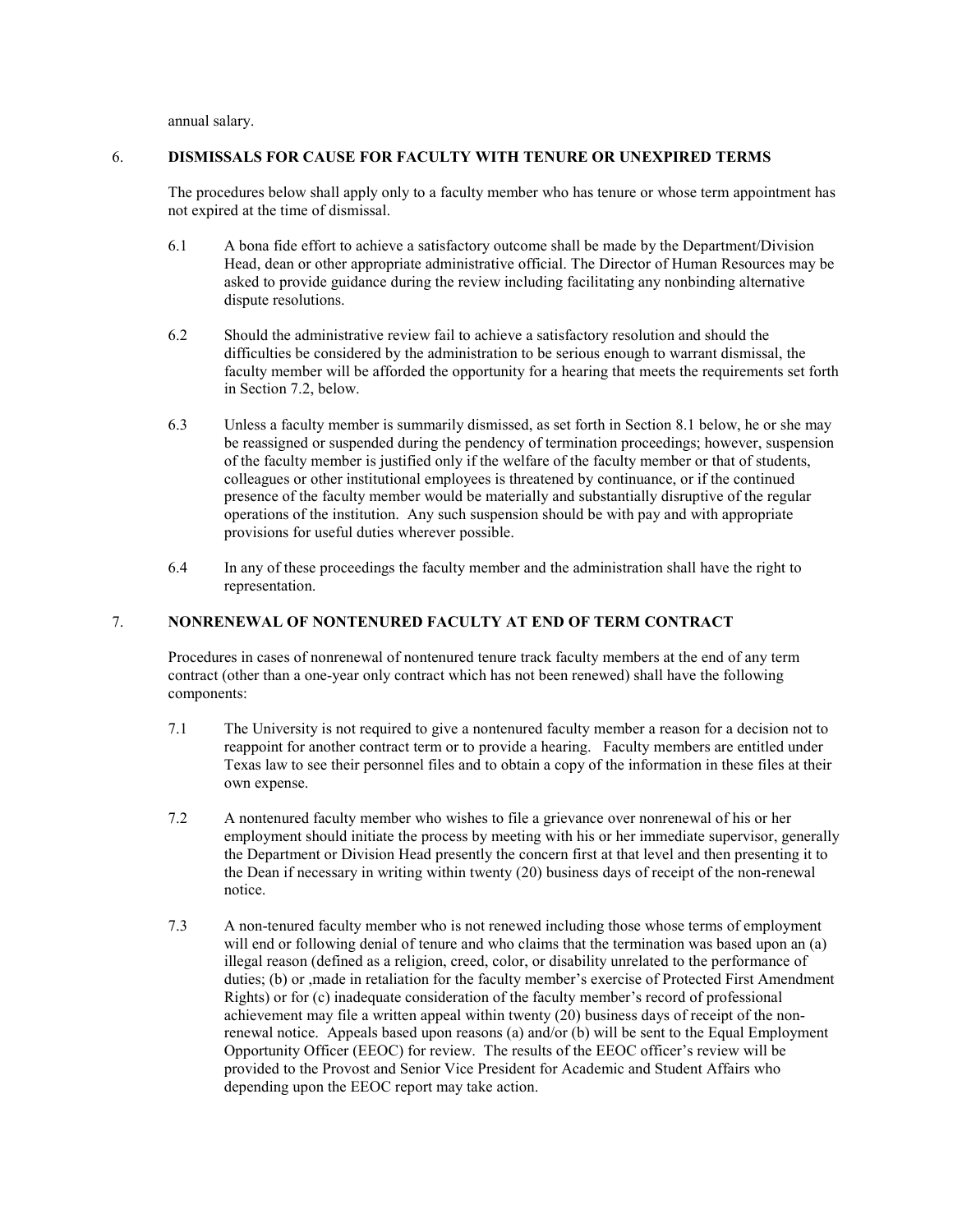Appeals based upon reason (c), inadequate consideration of the faculty member's record of professional achievement, should first present a written appeal to the department head within three (3) to five (5) business days of receiving the notice of nonrenewal. If the non-tenured faculty member does not accept the results of that conference and wishes to proceed to a higher level, he or she should he/or she request a conference with the dean and present all documentation presented to the department head. If the non-tenured faculty member chooses to appeal at a level above the Dean, he/or she should submit the written appeal to the Provost and Senior Vice President for Academic and Student Affairs. All appeals including the one to the Provost should within twenty (20) days of receipt of the notice of nonrenewal. Appeals received after the twenty (20) business days of the nontenured faculty member's receipt of the notice of non-renewal shall be denied.

The Provost and Vice President for Academic and Student Affairs may refer the matter for a six (6) member advisory committee comprised of both tenured and nontenured faculty who are members of the Faculty Senate. The Speaker of the Faculty Senate shall chair the advisory committee but will not vote except when there is a tie in the committee's vote. The committee will be charged with reviewing documents, interviewing the faculty member's immediate supervisors, and interviewing the faculty member in order to determine if the nontenured faculty member present a prima facie case that the termination has been an illegal reason.

- 7.4 Within fifteen (15) business day of receiving the nontenured faculty member's appeal, the advisory committee is to have considered the appeal and to have presented to the president a written report of findings relative to the claim. A finding that the faculty member made a prima facie case that the termination, for retaliation for exercising protected First Amendment rights, or for inadequate consideration of the faculty members' record of professional achievement may result in a reversal of the termination following a review of findings by the EEOC officer, the Provost and the Dean. Should the aforementioned determine that a case has not been made to support the claim, the termination will stand. Within ten (10) days of receiving the report, the faculty member and/or his or her representative shall be notified of the decision.
- 7.5. If the decision is that the termination of the nontenured faculty member will stand, the faculty member may reassert his or her appeal and the President and CEO may authorize the Provost and Senior Vice President for Academic and Student Affairs to conduct an evidentiary hearing by a five (5) person committee of tenured faculty selected jointly by the President and CEO and the Speaker of the Faculty Senate. The Director of Human Resources supported by the Provost shall provide the committee with an orientation on the procedures for conducting a hearing, review the charge, describe the format of the report of findings, and confirm the timeline. The EEOC officer may be consulted as well depending upon the basis used to support the appeal. In such a hearing, the burden of proof that the decision has been made in violation of academic freedom or for an illegal reason rests with the faculty member. That burden of proof must be met by a preponderance of the evidence (i.e., that which is more convincing, more credible, and of greater weight than contrary evidence). If a faculty member plans to be represented at the hearing, he or she must notify the chair of the committee at least 20 business days before the hearing and the chair must immediately notify the Provost and Senior Vice President for Academic and Student Affairs and the Director of Human Resources to allow time for the University to arrange to be represented. Clerical support will be made available if the chair deems it necessary a record of the proceedings must be made. Arrangements for meeting locations will be coordinated by the chair with the assistance of the Director of Human Resources.

Appeals filed before March 1 shall be scheduled within sixty (60) calendar days from the date the hearing committee is notified of the appeal; the chair may extend the scheduled completion date by 15 days for good cause but not before conferring with the Director of Human Resources. In the event the committee is addressing other appeals, it may be necessary to schedule an appeal for the next full academic term following the notice of appeal. Within fifteen (15) days of completing the hearing, the committee shall file its report with the President and CEO with a copy to both the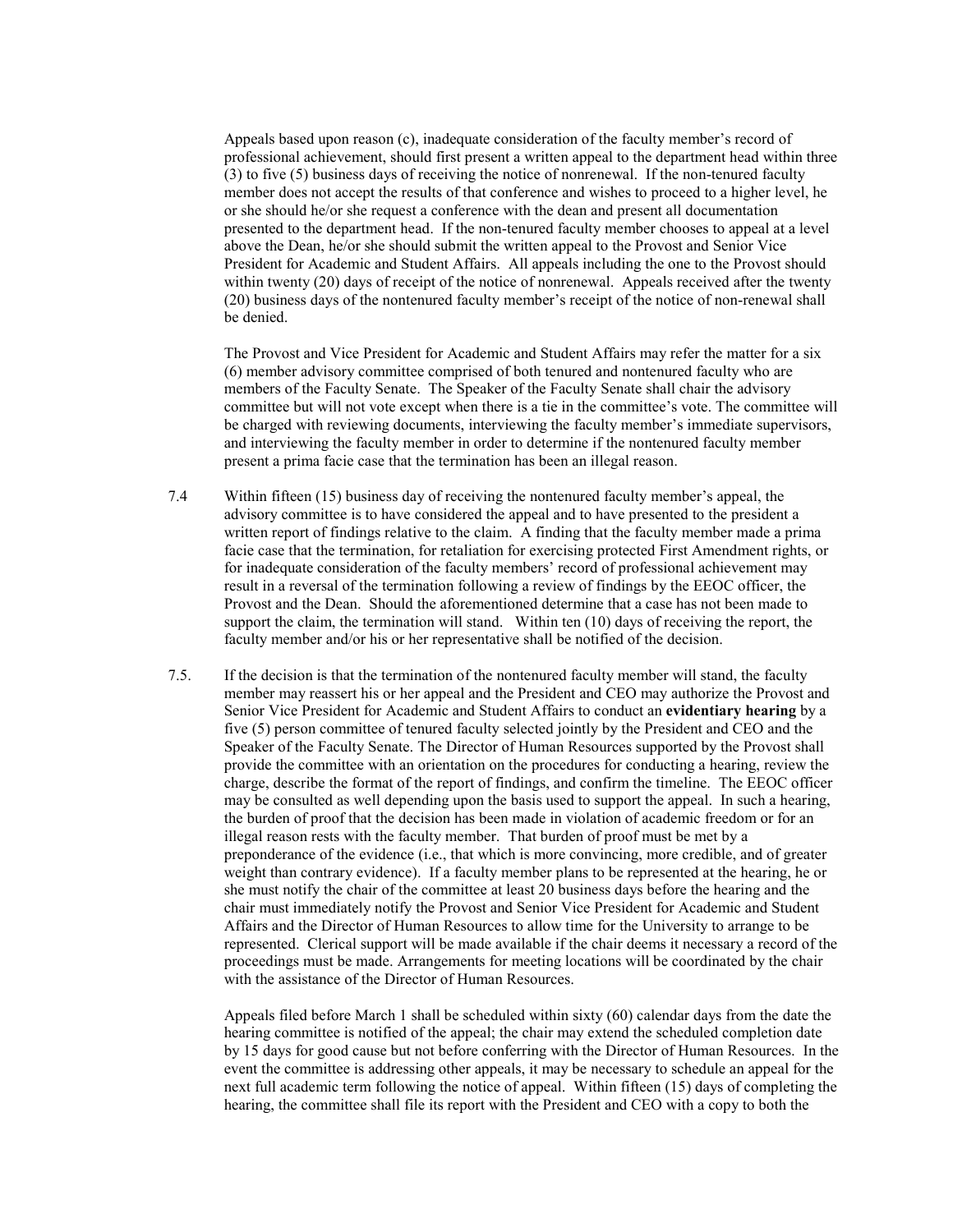Provost and Senior Vice President for Academic and Student Affairs and the Director of Human Resources.

Faculty who are serving on either an administrative review advisory committee, a preliminary review committee or an evidentiary hearing committee shall be supported in this professional service by supervisors and colleagues. Any faculty member who is asked to serve and who experiences retaliation or other hardship because of it should report the situation to the Provost and Senior Vice President for Academic and Student Affairs and/or the President and CEO. The final decision as to whether to renew the contract of a non-tenured tenure track faculty member who has alleged violation for an illegal reason shall rest with the President and CEO who shall review the findings of the evidentiary hearing committee.

### 8. DISMISSAL FOR CAUSE HEARINGS

See Section 4.3, Good Cause for Dismissal of Tenured Faculty.

#### 8.1 Summary Dismissal

While both tenured and non-tenured faculty whose conduct is judged by his or her immediate supervisor to be so unprofessional as to be disruptive or place the University, its students, its staff, or its material existence at risk, shall be recommended to the President and Chief Executive Officer for immediate dismissal following the recommendation by the Provost and Senior Vice President for Academic and Student Affairs' consultation with the Dean and Division/Department Head. The faculty member shall be called into conference or notified by certified mail of the reasons for the summary dismissal, the proposed final date of termination of employment, and the right of appeal.

#### 8.1.1 Appeal of Tenured Faculty

The faculty member's written appeal should be filed within ten (10) business days of receipt of the notification of termination and should be directed to the President and Chief Executive Officer who shall provide the faculty member with a post-termination hearing that shall be conducted as outlined in paragraph 8.2.

#### 8.2 Pre-Termination Hearing

For tenured faculty who are summarily dismissed as set forth in paragraph 8.1 above the procedures for pre-termination hearing shall also apply to the post-termination hearing. Faculty who are summarily dismissed are entitled to a hearing should they appeal the dismissal.

8.2.1. Prairie View A&M University shall provide a tenured faculty dismissed for cause with a notice of the charges and or opportunity for a fair and impartial hearing. The hearing committee shall consist of three (3) to six (6) member faculty committee from a slate of tenured elected members of the Faculty Senate provided to the President and CEO by the Speaker of the Faculty Senate. In cases wherein the Speaker of the Faculty Senate is selected as chair, he or she shall vote only when there is a tie in the committee's vote. In all instances, the committee should not consist of more that two (2) representatives from the College in which the appealing faculty member is a member. Within ten (10) business days after receiving notice of termination, the faculty member shall submit a written appeal to the President and Chief Executive Officer who shall in five (5) business days notify the chair of the Faculty Senate Committee, also known as the Due Process Committee of the Faculty Senate to consider the to provide the slate of sixteen (16) to eighteen (18) tenured faculty senators from which the hearing committee members will be selected. Should there occur an instance in which there are fewer than sixteen (16) tenured faculty members on the Faculty Senate, the President and CEO may select from among tenured faculty who are represented by the Faculty Senate but who have not been elected as senators from their school or college. Staff support to include clerical assistance shall be provided. If the appeal is based upon a claim of termination for an illegal reason as defined in Section 7.3, the EEOC officer may be consulted. Section 4.3 outlines "good causes" for dismissal of tenured faculty.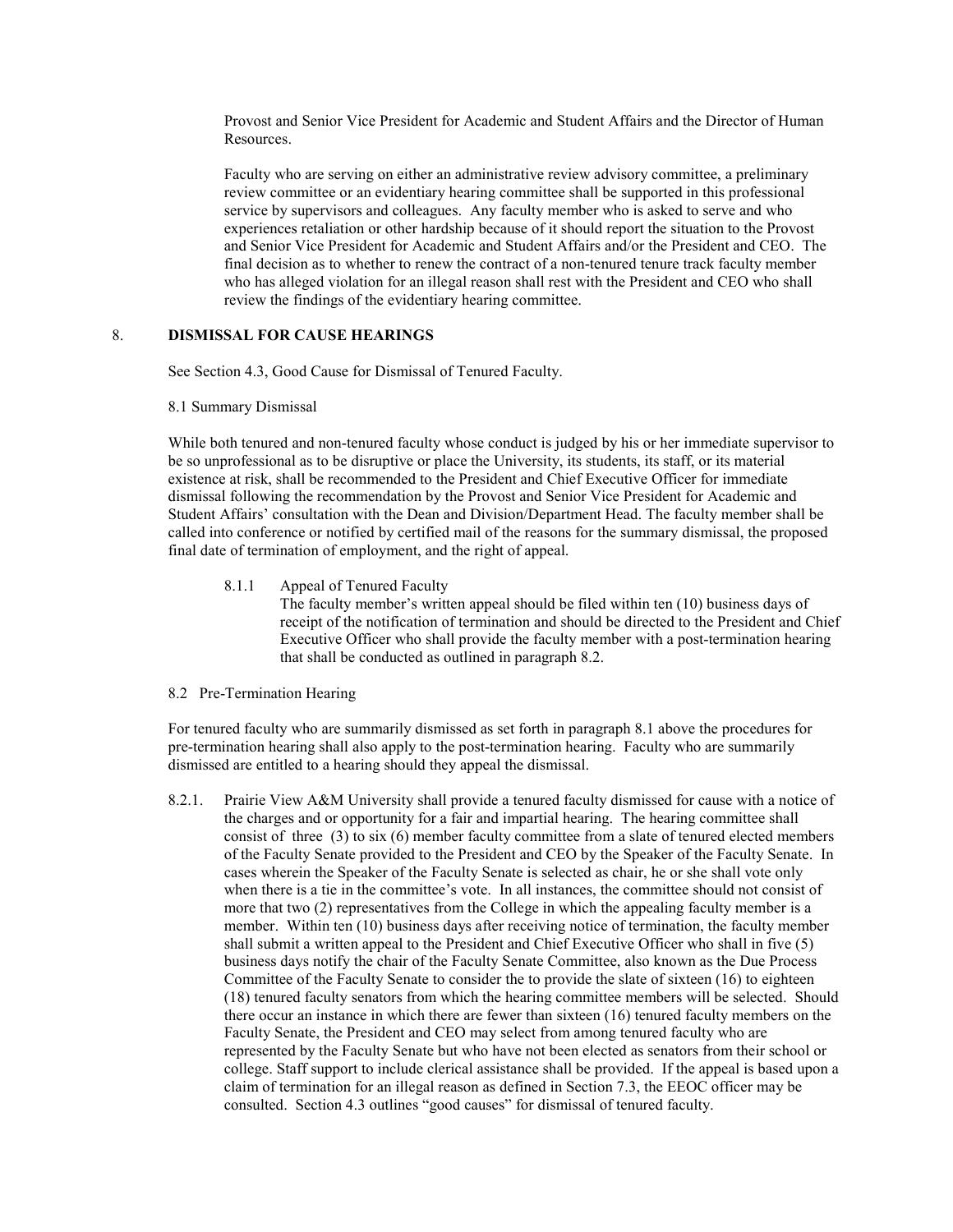- 8.2.1 The following applies to the hearing committee.
	- (a) Receive the written charge to the committee.
	- (b) Receive an orientation provided by the Office of Human Resources and/or System Legal staff on the hearing process.
	- (c) Set the date for the hearing to take place within sixty (60) calendar days of the notice of appeal. The chair may extend the time for completing the hearing fifteen (15) calendar days for good cause shown.
	- (d) Schedule time during which all reports or other documents related to the charge will have been read.
	- (e) Establish meeting place and time for committee to plan the conduct of the hearing.
	- (f) Notify the Office of Human Resources of any developments including special requests from committee members, faculty member appealing the decision to terminate, or faculty member's representative.
	- (g) Keep contents of proceedings confidential
	- (h) Establish method of recording proceedings
	- (i) Within fifteen (15) calendar days of the completion of the hearing, formulate a written report of findings for each of the grounds for removal presented.
	- (j) Recommend whether or not, in its judgment, there is good cause for dismissal, recognizing that the burden of proof is on the University to establish by a preponderance of the evidence the existence of good cause for dismissal of a faculty member.

8.2.2 The committee's findings and recommendation concerning dismissal, or such action as it deems appropriate under the circumstances, shall be conveyed in writing to the faculty member and the President and CEO. The Provost and Senior Vice President for Academic and Student Affairs and the Director of Human Resources will be apprised of the findings.

8.2.3 If the faculty member's appointment is proposed to be terminated by the CEO, the full report of the hearing committee, the record of the hearing, the CEO's recommendation, and other relevant documentation available to both the faculty member and the University shall be delivered to the Chancellor of the System for review and transmittal to the Board of Regents. If the recommendation of the CEO for termination conflicts with the recommendation of the hearing committee, the Board of Regents shall review the case based on the record of the hearing, with opportunity for argument by the principals or their representatives. If the recommendations of the CEO and the hearing committee are in accord, the Board may choose to limit its review to a review of the full report of the hearing committee, the record of the hearing, the CEO's recommendation and other relevant documentation available to both the faculty member and the University.

8.2.4 The Board shall either sustain the decision of the hearing committee or the CEO, or return the matter to the hearing committee for consideration with appropriate instructions. In such case, the committee should promptly reconsider the case within (15) calendar days of the action by the Board, taking into account the instructions of the Board and receiving new evidence if directed to do so by the Board. Upon reconsideration the hearing committee shall forward its reconsidered recommendation to the CEO and the Board. After review of the hearing committee's reconsideration, the Board shall render its own final written decision with a copy provided to each of the principals.

8.2.4.1 The Board may not render a final written decision if the CEO, Chancellor, or Board receives additional evidence, which is probative of the decision to be made, beyond that which was presented to the hearing committee. In such case, the Board will forward the additional evidence to the committee, and direct the committee to reconvene and review the additional evidence. The committee will review the additional evidence and reconsider its recommendation. The committee will provide a written recommendation within fifteen (15) calendar days of the day of the Board's action.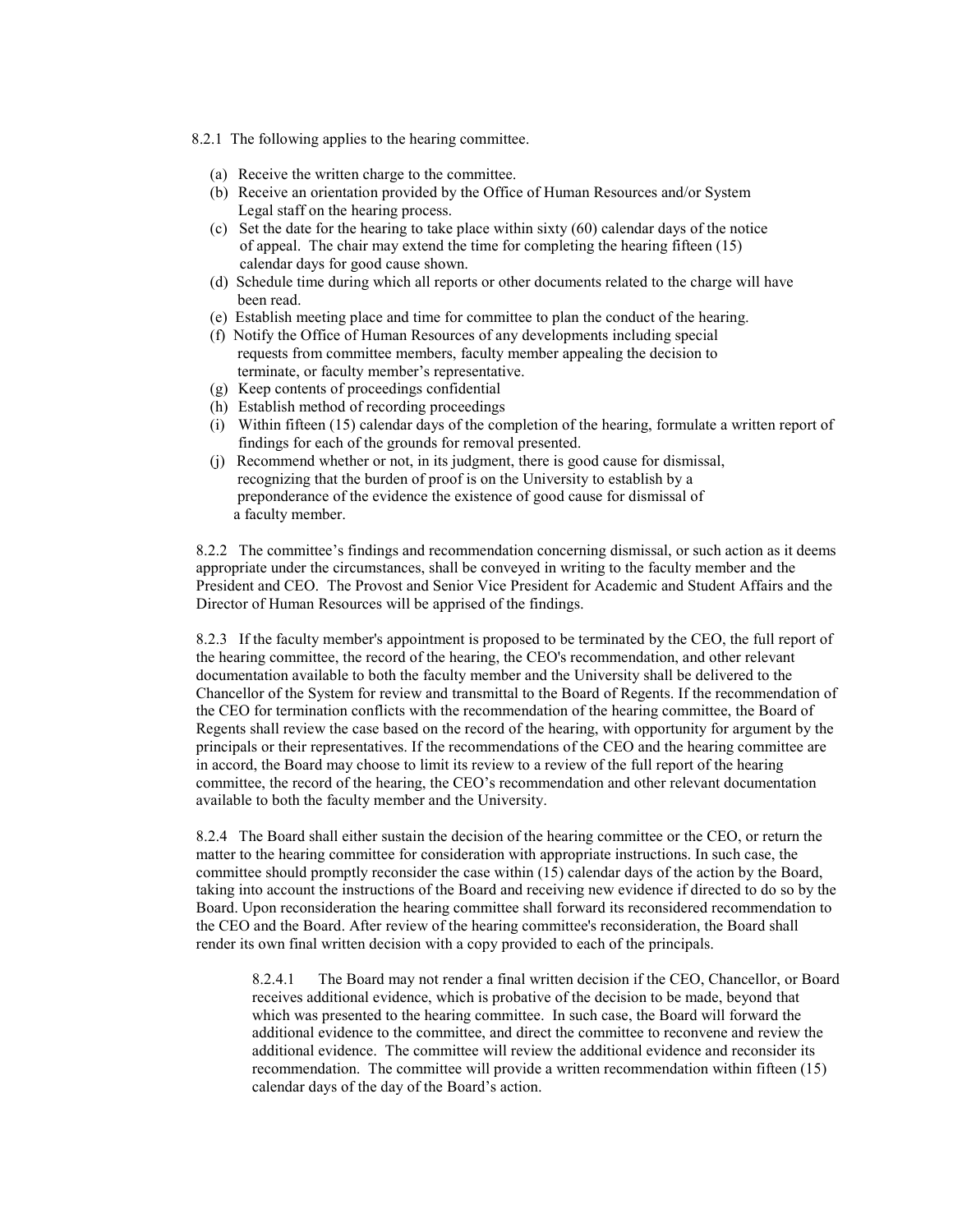8.2.5 A faculty member's termination from employment shall be effective as determined by the Board, upon a finding by the Board, pursuant to these procedures, that there is adequate cause of the faculty member's dismissal. The President and CEO shall provide the faculty member with written notification that his or her termination of employment shall stand or that it shall not.

### 9. TENURE, FINANCIAL EXIGENCY, AND PHASING OUT OF PROGRAMS

9.1 In the case of bona fide financial exigency or the reduction or discontinuance of programs based on educational considerations, the University may make exceptions to tenure regulations.

### 9.2 Definitions

9.2.1 Bona fide financial exigency means a pressing need to reorder the nature and magnitude of financial obligations in such a way as to restore or preserve the financial stability of any component of The Texas A&M University. A bona fide financial exigency may exist without having the entire University affected.

9.2.2 Financial stability means the ability of the University to provide from current income the funds necessary to meet current expenses, including current debt payments and sound reserves, without invading or depleting capital.

9.2.3 Evidence of financial exigency may include but is not limited to declining enrollments, revenue cutbacks, and ongoing operating budget deficits. Upon a determination that a state of financial exigency exists, the President and CEO will inform the University faculty and provide the rationale for exigency and announce the academic areas in which tenured faculty will be affected.

9.2.4 Educational considerations that could result in the reduction or discontinuance of a program may include but are not limited to:

- (1) a substantial decrease in program enrollment,
- (2) the need to shift resources to other programs, or
- (3) a modification or redirection of a unit's mission.

(4) The faculty member selected for termination and who wishes to appeal that termination based upon denial of due process shall be given an opportunity to respond in a hearing before a ten member committee appointed by the President and CEO with input from the Speaker of the Faculty Senate. The University will demonstrate that a bona fide financial exigency exists or that educational considerations led to the reduction or discontinuance of a program. If the faculty member selected for termination appeals the decision on the basis of illegal discrimination, he or she shall be provided a hearing by a committee of five (5) tenured faculty appointed by the President and CEO. The majority of the committee members shall be from among elected members of the Faculty Senate.

(5) Any faculty member reassigned to another position or terminated shall have the right to reappointment to his or her previous position if it is re-established within two calendar years.

# 9.3 Administration

9.3.1 The President and CEO of Prairie View A&M University shall inform the Chancellor of The Texas A&M University System if he/she believed based upon available data, that the University or a component within the University is facing financial exigency. If the Chancellor concurs in this assessment, the Chancellor shall inform the Board of Regents. If the Board of Regents finds that such conditions exist, a state of bona fide financial exigency shall exist at Prairie View A&M University or in the said component of the University.